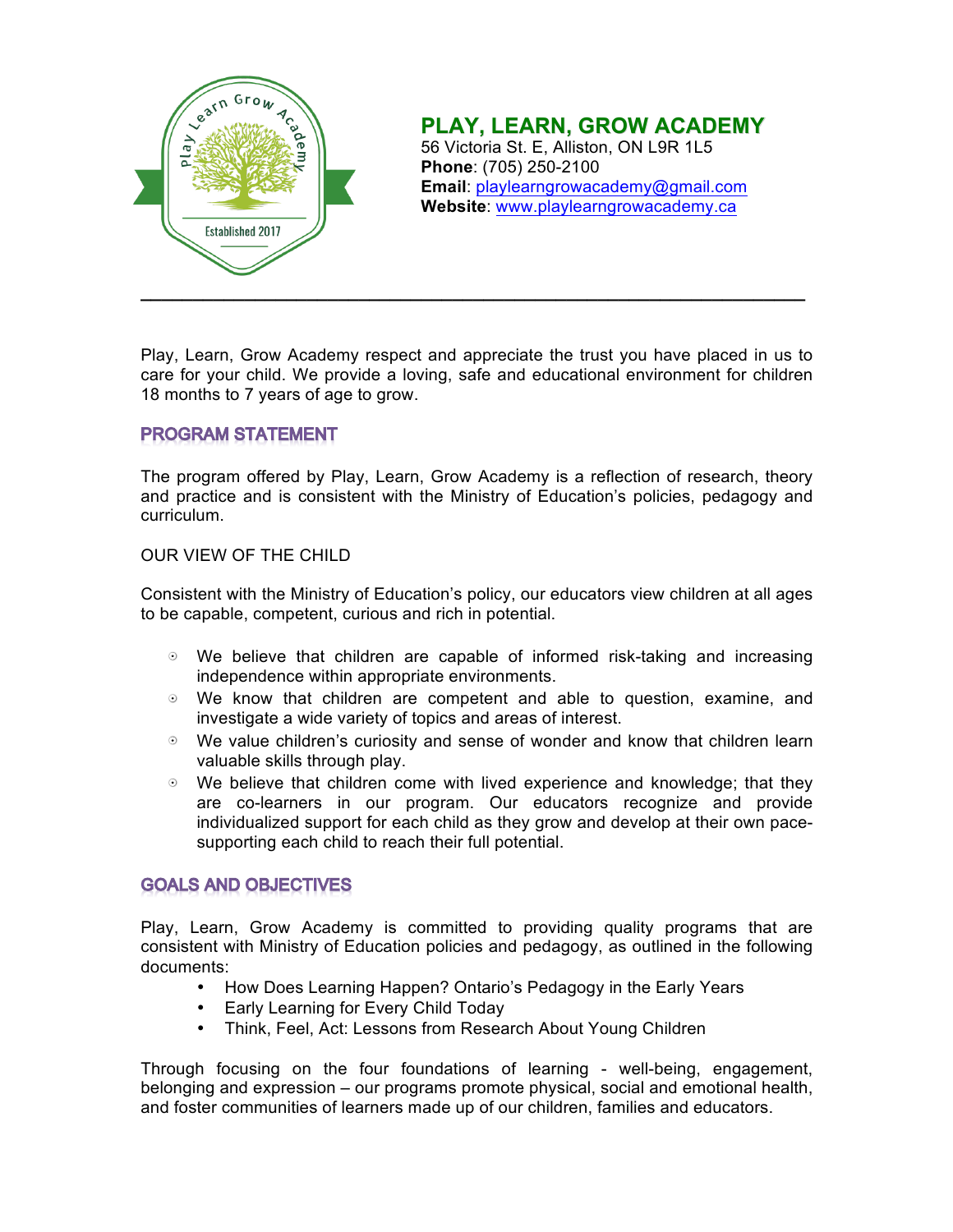With these priorities in mind, we have defined a set of goals and approaches, in compliance with the Child Care and Early Years Act, 2014; that guide our daily practices.

#### **PROGRAM FOUNDATION**

We know that through play-based learning and a culture of inquiry, children develop a strong foundation for learning in all areas. This includes:

- 1. **Belonging** refers to a sense of connectedness to others, an individual's experiences of being valued, of forming relationships with others and making contributions as part of a group, a community, and the natural world.
- 2. **Well-being** addresses the importance of physical and mental health and wellness. It incorporates capacities such as self-care, sense of self, and selfregulation skills.
- **Engagement** suggests a state of being involved and focused. When children are able to explore the world around them with their natural curiosity and exuberance, they are full engaged. Through this type of play and inquiry, they develop skills such as problem solving, creative thinking, and innovating, which are essential for learning and success in school and beyond.
- **Expression or communication** suggests that through their bodies, words, and use of materials; children develop capacities for increasingly complex communication. Opportunities to explore materials to support creativity, problem solving, and mathematical behaviours. Language-rich environments support growing communication skills which are the foundations for literacy.

### **GOALS AND APPROACHES**

The following outline's Play, Learn, Grow Academy's program goals across key indicators of quality as defined in the Child Care and Early Years Act. The approaches speak to the strategies that educators use in implementing care activities and curriculum to achieve stated goals. Essentially the approaches speak to how the program will take place to achieve goals.

HEALTH, SAFETY, NUTRITION & WELL-BEING OF CHILDREN

- Educators welcome families and children with a personal greeting; seeking information about their child's health, mood, or special events—supporting the child and family in transition.
- Educators track attendance noting the time each child arrived and picked up.
- At the end of each day, educators make eye contact with parents who are picking up a child. If someone unfamiliar is picking up, educators ask that individual for photo ID and confirm that they are authorized to pick the child up.
- On regular basis, educators communicate with parents and provide update on their child's learning and activities.
- Educators discuss safety with the children—help the children to identify safety rules for various activities and support the children to make good choices.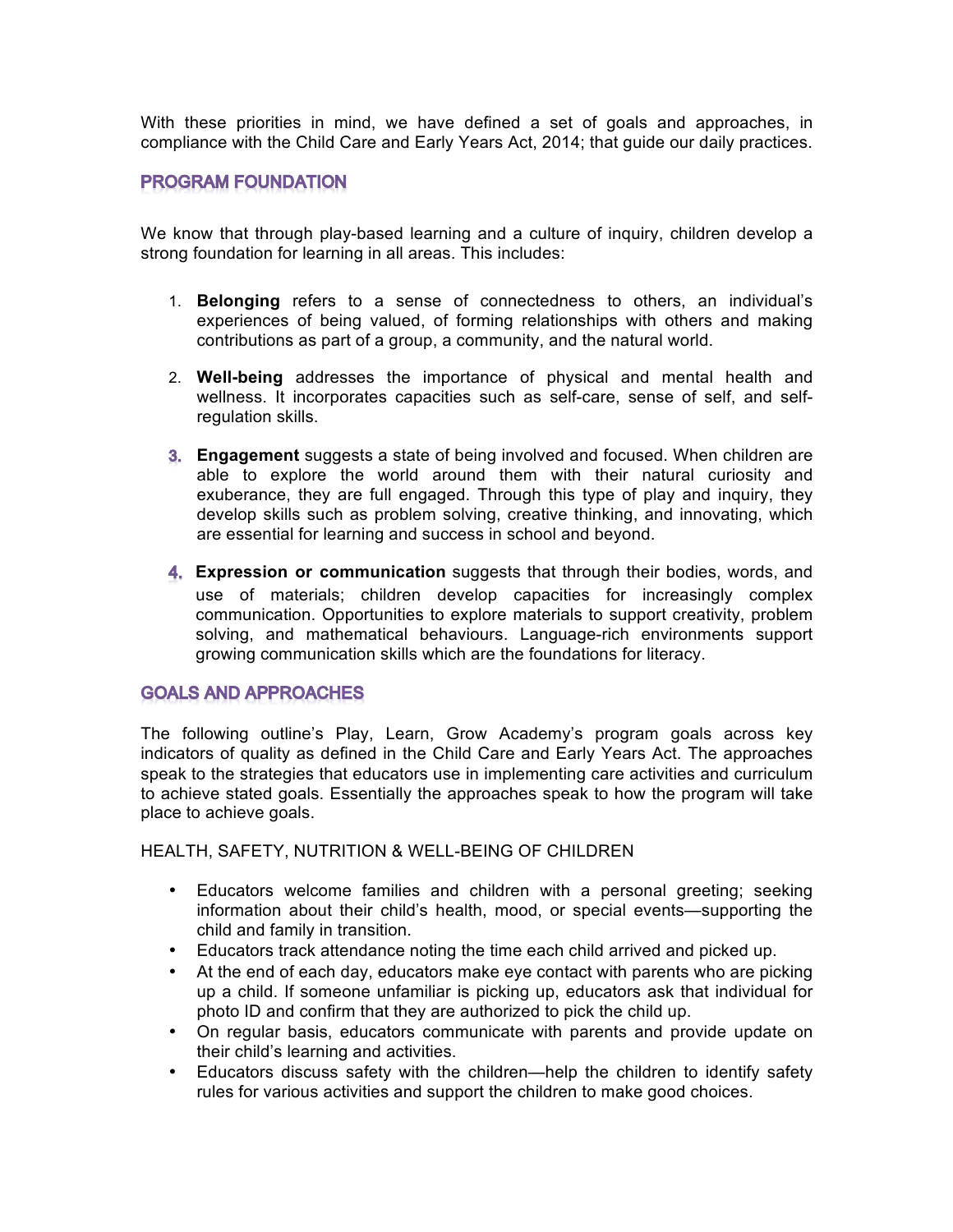- Children who are sick are closely monitored, with hand—washing encouraged regularly. If a child has a fever of 100.4 F, an early pick up is requested. When an infectious illness is confirmed in the centre, a sign is posted to inform families and provide facts about the illness.
- When medication is brought into the centre, educators will ask you to complete some forms. Educators will check the information you provided to match the instructions on the medication to ensure and line with Play, Learn, Grow Academy policies.
- Toys and equipment are regularly sanitized to minimize the spread of germs.
- Educators conduct daily health checks, which are reviewed monthly as per our sanitary practices policy.
- All staff are trained in Standard First Aid/CPR and the use of Epi-Pens. Allergy lists, including individual emergency plans are posted and reviewed regularly.
- Play, Learn, Grow Academy has developed a wide array of policies and procedures to ensure compliance with legislation, including fire, health & safety, accessibility, childcare and more. Educators review all policies annually. Additional training is also provided to staff like AODA customer service, WHIMS, Safety First, etc. Safety practices are a also reviewed with children monthly such as lock down, tornado and fire drills.
- Administrator reviews annual inspections (ie: health and safety, ministry licensing, fire, etc) to look for areas of improvement.
- Educators attend numerous workshops/seminars aimed towards the whole child's well being.
- Menus are posted at the centre and online for families. Any changes are noted on the posted copy at the centre. The menus include diversity in food served.
- Food will be catered and delivered by a licensed catering facility. Staff will check to make sure that proper food temperature requirement is maintained according to the Simcoe Muskoka Public Health Unit.
- Educators provide a free flow snack in the morning and afternoon, encouraging children to come to the table when they are ready. An educator sits with the children but encourages them to be independent using their self- help skills.
- Allergy lists are posted in the kitchen and classrooms to act as reminder for staff, volunteers, and students.
- Our website provides additional resources on healthy eating.
- STAFF SUPERVISES AND MAINTAIN RATIO AT ALL TIMES

### PROHIBITED PRACTICES:

- Corporal punishment of the child.
- Physical restraint of a child, such as confining the child to a high chair, car seat, stroller or other device for the purpose of discipline or in lieu of supervision.
- Locking the exits of the childcare centre or classroom for the purpose of confining the child, or confining a child in an area or room without adult supervision unless such confinement occurs during an emergency situation and is required as part of Play, Learn, Grow Academy's emergency management policies and procedures.
- Use of harsh or degrading measures or threats or use derogatory language directed at or used in the presence of a child's self-respect, dignity, or selfworth.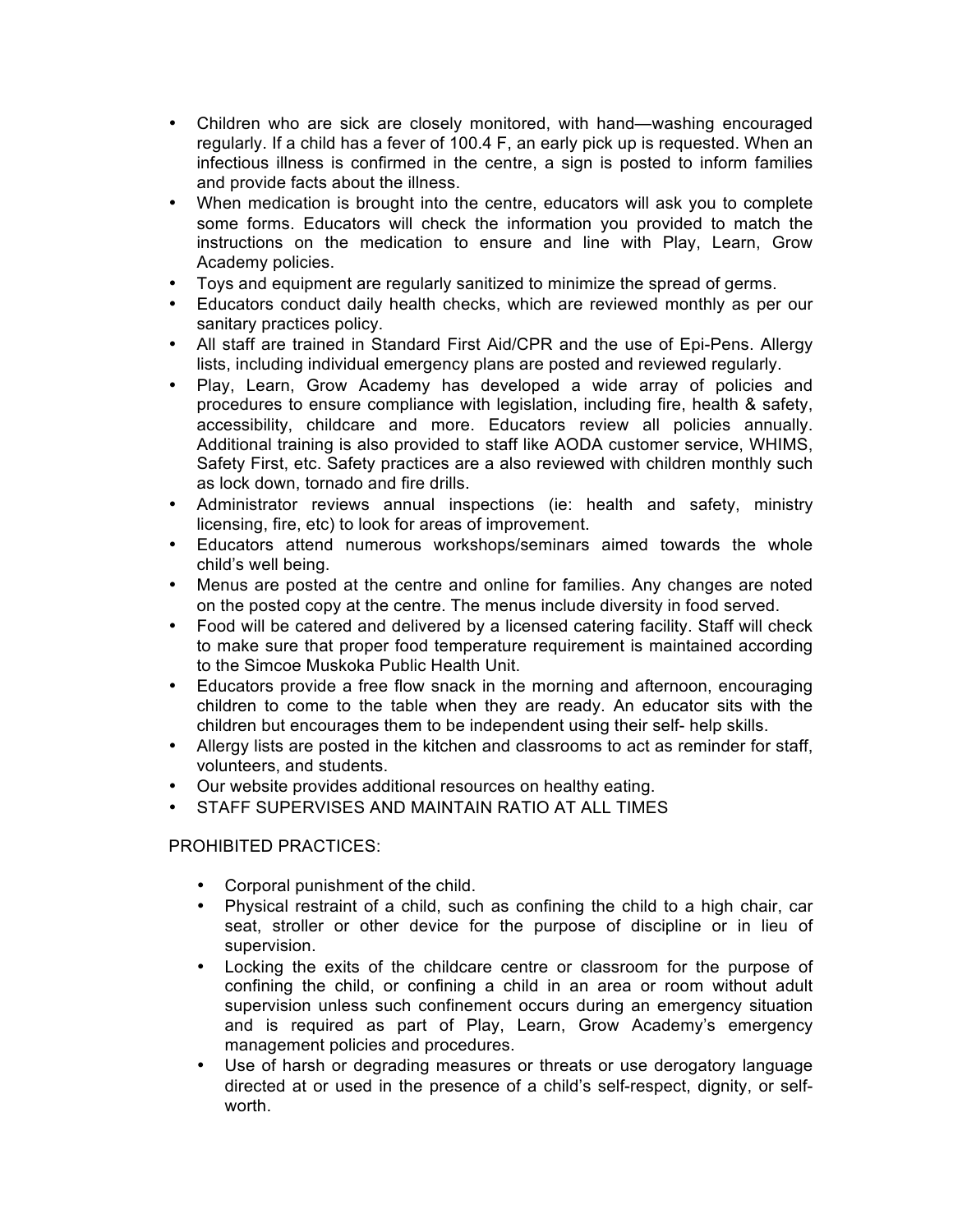- Deprivation of a child's basic needs including food, drink, shelter, sleep, toilet use, clothing or bedding.
- Inflicting any bodily harm on children including making children eat or drink against their will.

POSITIVE RELATIONSHIPS, COMMUNICATION & ENGAGEMENT

- Play, Learn, Grow Academy have an open door policy with parents.
- Parents are regularly invited to the program to attend events, read stories or share their expertise.
- Educators make an effort to get to know children and their families-respecting the parent's role as the first teacher, as well as their beliefs and values.
- Educators are respectful when sharing incidents where a child requires assistance to be successful in the program.
- Educators actively listen to children and respond in a positive way. They will support every child's need to self-regulate, and assist them as they work to develop that skill.
- Educators provide support to parents by answering questions about their child/ren's development, and goals for their children.
- Annually, a member survey is conducted to seek feedback from parents to help us better understand their values and needs. A suggestion/comments box is also available.
- Centre Activities (ie: Spring and Holiday Concert, Family Barbeque Night, etc) are planned to encourage relationship building and connections between children, families and educators.
- A monthly e-news is shared with families to provide updates on learning, reminders and links to other resources.
- University, College and High School students who are completing placement in our classrooms.
- Parents may be asked to sign a permission to exchange information form that allows Play, Learn, Grow Academy and the School/ outside resource agencies to speak about your child/ren's development and learning needs.
- Educators often invite special visitors into the program for children's further learning.
- Parents may receive a request for their child to participate in a research study conducted by the University or College on child cognition, literacy, numeracy and or other developmental areas.
- Educators may also plan walks and field trips for the children to explore their community. Parents will be asked to complete a trip permission form for each special activity.
- Request to support community campaigns (ie: Food Bank, shelters, etc.)

### SENSE OF SELF

- Educators support children in documenting their own learning when possible.
- Educators are beginning to develop children's portfolios—a collection of photos and documentation that demonstrates your child's learning.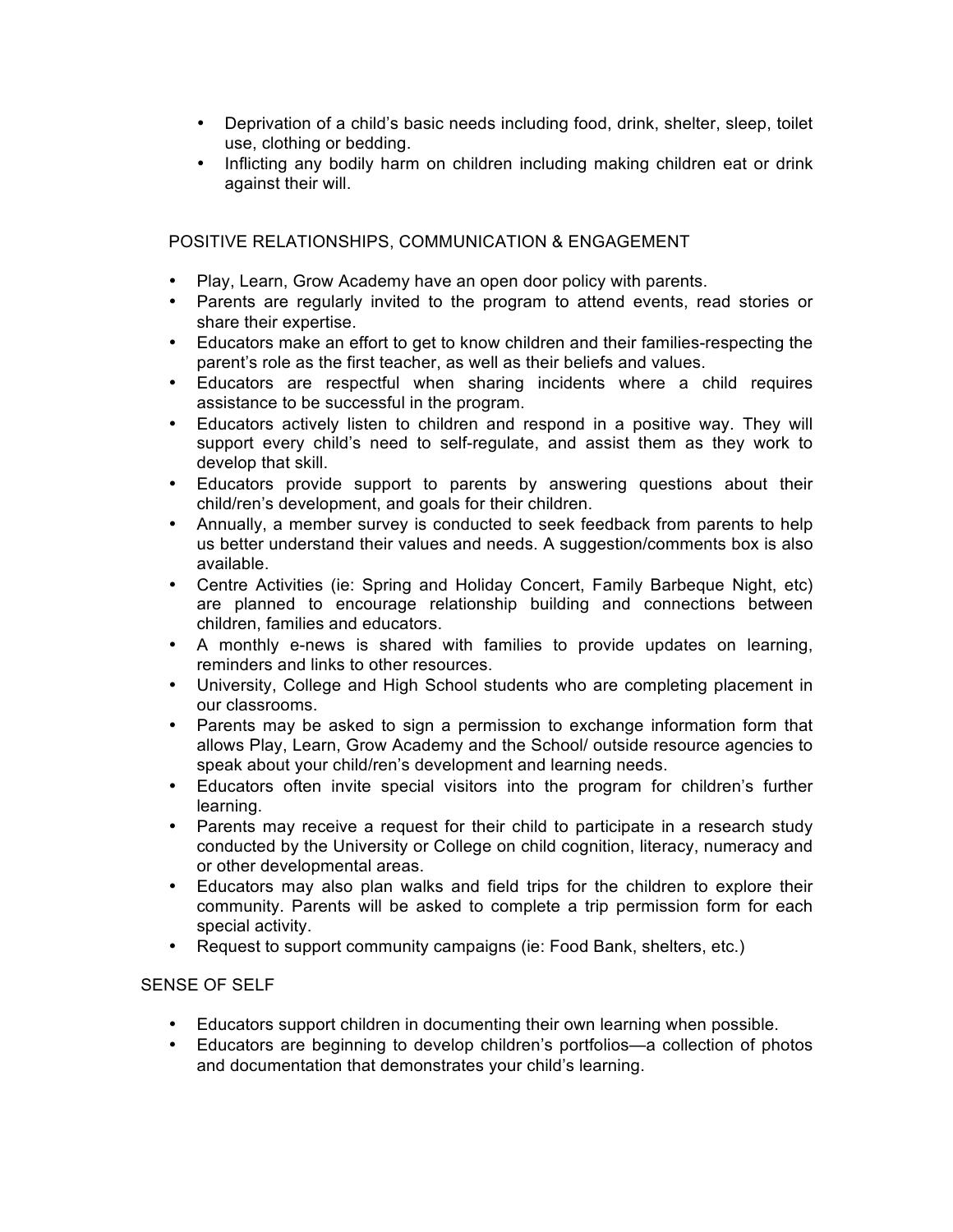- Educators will ask parents and children over 6 years of age to sign a Behaviour Code. This document outlines expectations of children, staff, and families appropriate behaviour to develop positive relationships.
- Children are invited to help plan for and lead their own learning through inquirybased learning, children are free to express ideas and explore their curiosity.
- The environment is set up to meet the children's individual needs and allow them explore, reflect and engage in their own learning. Provocations are introduced to engage the children and educator's in a co-learning experience where we use scaffolding based on the child's input (e.g. non-verbal cues, own experiences, and expressive ideas)
- Play, Learn, Grow Academy seeks input from the children through polls or through discussion about the activities, materials, and equipment they want in their program.
- Pedagogical documentation is used to display the children's thoughts, feelings, ideas, and views of how things around them relate and connect to their world. We provide children to revisit and share their learning with others.
- Educators record actual activities and reflect back on their observations.
- We share children's forms of self-expression in learning stories and on our Facebook page accompanied with appropriate permission forms.
- Educators talk to children about feelings, right and wrong, and other concepts towards developing self-regulation.
- Educators acknowledge children's positive efforts.
- Educators model appropriate conflict resolution skills when talking to children and co-workers.
- Educators model effective communication skills by using eye contact, talking on eye-level, etc.
- Educators support children's self- confidence by encouraging safe risk-taking and show pride in their success.
- Play, Learn, Grow Academy focuses on supporting the emotional needs of children by integrating self-regulation strategies.
- Educators use the documentation and project history boards to remind children of their learning and successes.
- Educators ensure that each child has a place to keep their belongings and are able to access them when needed.

## EXPLORE, PLAY AND INQUIRE

- Our daily schedule is flexible with much time devoted to child-initiated, playbased learning. The schedule includes two hours of outdoor time (weather permitting). During inclement weather, indoor gross motor activities will be offered.
- Multiple play centres are visible in our classrooms for younger children block and sensory area, dramatic play, arts and crafts, science and book centre, and more. These play centres will always be readily available to the children.
- Educators will engage in children activities, asking questions, hearing the children's ideas—acting as co-learners. Further learning and investigation will be supported by classroom technology.
- The use of loose parts (nuts, bolts, tubes, pompoms, etc.) natural items from home are integral parts in supplementing children's learning and are always welcome and rotated.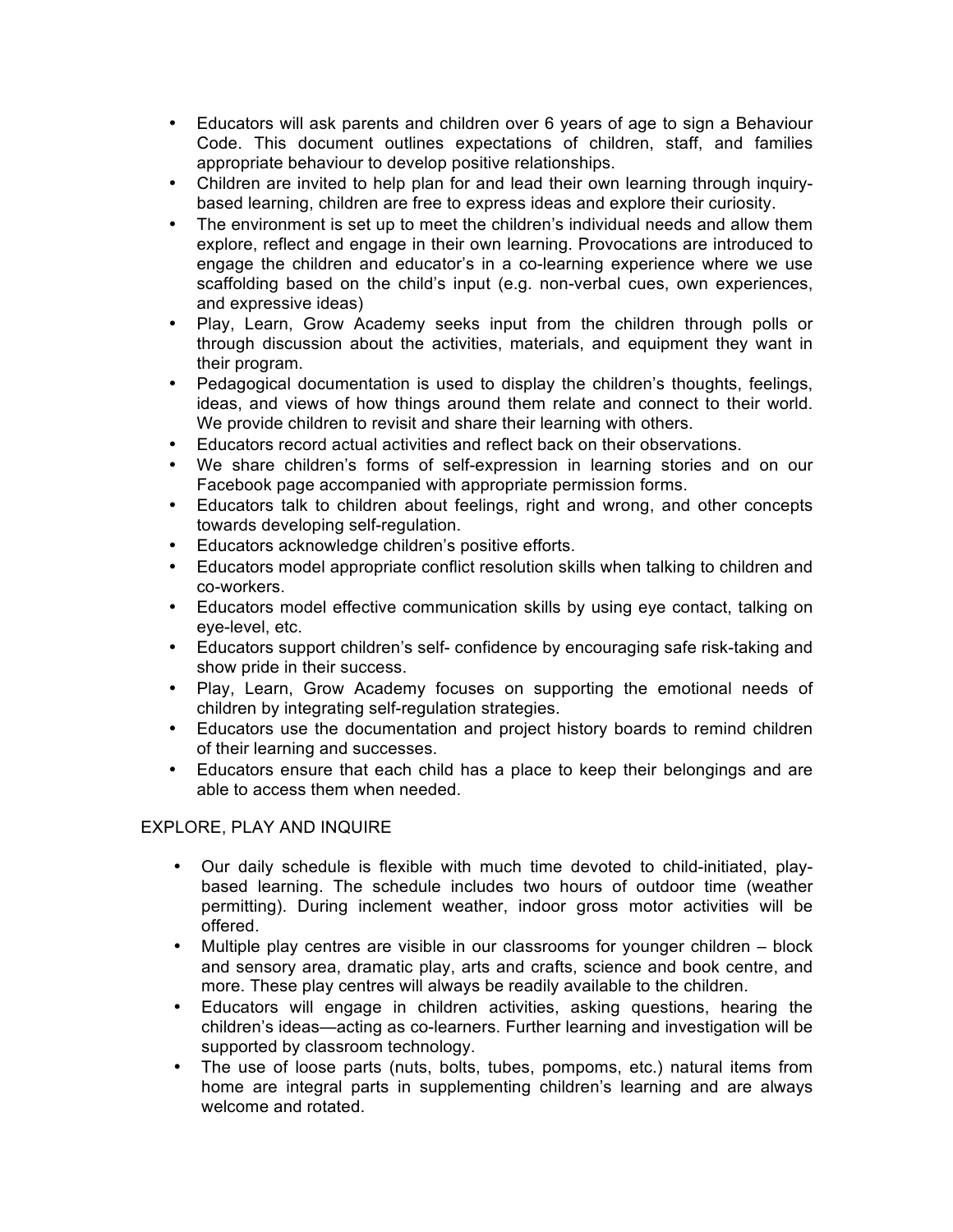- Our younger children have a rest period daily. However, if a child is not tired, they will be offered quiet activities to explore while others take a nap.
- Educators take note on the details of children's activities to learn more about their interests and set out various materials for exploration, play, and inquiry.
- Educators plan experiences and activities to engage children in research based learning through critical thinking, problem solving and investigation on a specific topic of interest.
- Upon enrolment, families will be asked about their child's development milestones, like, dislikes, emotions on certain situations.
- Each classroom includes a quiet area where children can quietly explore a book or just take a break.
- Educators recognize children's unique characteristics and access the resources necessary to adapt early learning environment to suit each child.
- Play, Learn, Grow Academy developed policies, practices and environment that respect and support inclusion, meaningful participation and a sense of belonging for all children.

#### SUPPORT FOR STAFF

- Play, Learn, Grow Academy celebrates employees who complete 20+ hours of professional development annually; this milestone is posted in the centre.
- Each classroom is provided with a tablet that educators use to update each child's "Daily Report" on our Brightwheel app., to research and investigate topics with the children. Educators have access to a computer in the staff room for further research needed.
- Annually, the Ministry of Education program advisor visits our centre to license our program. Visits involve observation and staff coaching.
- The Administrator follows up with staff, children and parents when a concern is raised.
- Educators share new information and resources with their co-workers and or parents after returning from a workshop or conference.
- Throughout the year, staff will participate in monthly staff meetings and team building activities.
- The Administrator will produce a quarterly e-news for staff to provide ongoing dialogue, Inspire and mentoring in relation to the pedagogy.

Play, Learn, Grow Academy is licensed by the Ministry of Education under the Child Care and Early Years Act (CCEYA).

Our professionals strive to maintain the highest standards of childcare. We believe professional development provides teachers, ECE's and ECA's with new skills and information on current issues.

Our staff is equipped with:

- Record of qualifications, including proof of credentials for trained staff
- Current health assessment and immunization record
- Clear response to a current vulnerable sector screen
- Written acknowledgement of various legislated and agency specific policies
- Valid Standard First-aid certificate